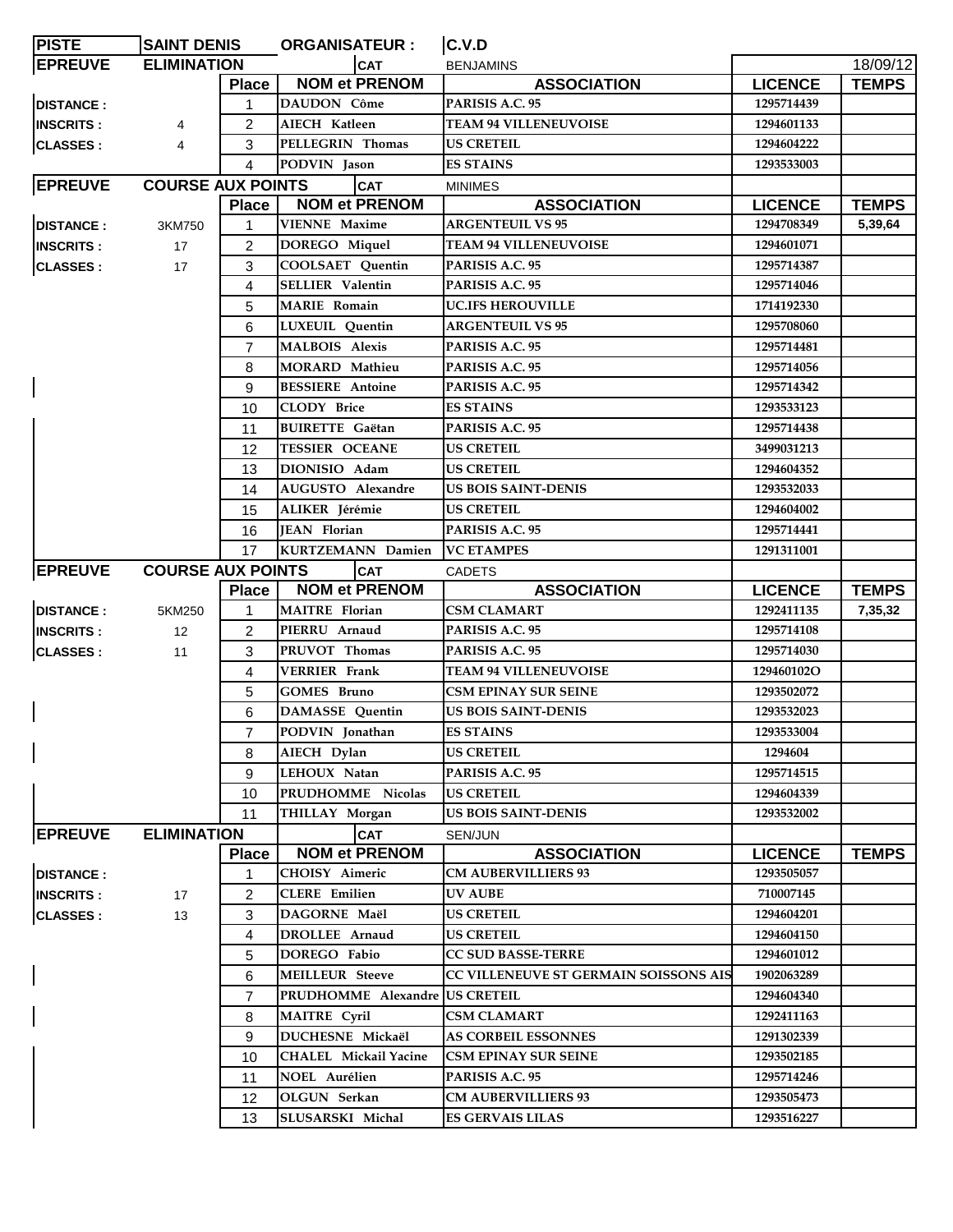| <b>EPREUVE</b>   | <b>SCRATCH</b>           |                | <b>CAT</b>                       | <b>BENJAMINS</b>                      |                |              |
|------------------|--------------------------|----------------|----------------------------------|---------------------------------------|----------------|--------------|
|                  |                          | <b>Place</b>   | <b>NOM et PRENOM</b>             | <b>ASSOCIATION</b>                    | <b>LICENCE</b> | <b>TEMPS</b> |
| <b>DISTANCE:</b> | 2KM500                   | $\mathbf{1}$   | DAUDON Côme                      | PARISIS A.C. 95                       | 1295714439     | 4,29,37      |
| <b>INSCRITS:</b> | 4                        | 2              | PELLEGRIN Thomas                 | <b>US CRETEIL</b>                     | 1294604222     |              |
| CLASSES :        | 4                        | 3              | AIECH Katleen                    | <b>TEAM 94 VILLENEUVOISE</b>          | 1294601133     |              |
|                  |                          | 4              | PODVIN Jason                     | <b>ES STAINS</b>                      | 1293533003     |              |
| <b>EPREUVE</b>   | <b>SPRINT AUX POINTS</b> |                | <b>CAT</b>                       | <b>MINIMES</b>                        |                |              |
|                  |                          | <b>Place</b>   | <b>NOM et PRENOM</b>             | <b>ASSOCIATION</b>                    | <b>LICENCE</b> | <b>TEMPS</b> |
| <b>DISTANCE:</b> | 3KM750                   | 1              | <b>VIENNE Maxime</b>             | <b>ARGENTEUIL VS 95</b>               | 1294708349     | 4,14,60      |
| <b>INSCRITS:</b> | 17                       | 2              | DOREGO Miquel                    | <b>TEAM 94 VILLENEUVOISE</b>          | 1294601071     |              |
| <b>CLASSES:</b>  | 17                       | 3              | <b>SELLIER</b> Valentin          | PARISIS A.C. 95                       | 1295714046     |              |
|                  |                          | 4              | COOLSAET Quentin                 | PARISIS A.C. 95                       | 1295714387     |              |
|                  |                          | 5              | <b>MALBOIS Alexis</b>            | PARISIS A.C. 95                       | 1295714481     |              |
|                  |                          | 6              | LUXEUIL Quentin                  | <b>ARGENTEUIL VS 95</b>               | 1295708060     |              |
|                  |                          | $\overline{7}$ | <b>MORARD</b> Mathieu            | PARISIS A.C. 95                       | 1295714056     |              |
|                  |                          | 8              | <b>CLODY Brice</b>               | <b>ES STAINS</b>                      | 1293533123     |              |
|                  |                          | 9              | <b>BESSIERE</b> Antoine          | PARISIS A.C. 95                       | 1295714342     |              |
|                  |                          | 10             | <b>MARIE</b> Romain              | <b>UC.IFS HEROUVILLE</b>              | 1714192330     |              |
|                  |                          | 11             | KURTZEMANN Damien                | <b>VC ETAMPES</b>                     | 1291311001     |              |
|                  |                          | 12             | <b>BUIRETTE Gaëtan</b>           | PARISIS A.C. 95                       | 1295714438     |              |
|                  |                          | 13             | DIONISIO Adam                    | <b>US CRETEIL</b>                     | 1294604352     |              |
|                  |                          | 14             | <b>TESSIER OCEANE</b>            | <b>US CRETEIL</b>                     | 3499031213     |              |
|                  |                          | 15             | <b>JEAN Florian</b>              | PARISIS A.C. 95                       | 1295714441     |              |
|                  |                          | 16             | AUGUSTO Alexandre                | <b>US BOIS SAINT-DENIS</b>            | 1293532033     |              |
|                  |                          | 17             | ALIKER Jérémie                   | <b>US CRETEIL</b>                     | 1294604002     |              |
| <b>EPREUVE</b>   | <b>COURSE AUX POINTS</b> |                | <b>CAT</b>                       | SEN/JUN                               |                |              |
|                  |                          |                | <b>NOM et PRENOM</b>             |                                       |                |              |
|                  |                          | <b>Place</b>   |                                  | <b>ASSOCIATION</b>                    | <b>LICENCE</b> | <b>TEMPS</b> |
| <b>DISTANCE:</b> | 12KM500                  | 1              | <b>CLERE</b> Emilien             | <b>UV AUBE</b>                        | 710007145      | 16,53,22     |
| <b>INSCRITS:</b> | 17                       | 2              | <b>CHOISY Aimeric</b>            | <b>CM AUBERVILLIERS 93</b>            | 1293505057     |              |
| <b>CLASSES:</b>  | 13                       | 3              | <b>MEILLEUR Steeve</b>           | CC VILLENEUVE ST GERMAIN SOISSONS AIS | 1902063289     |              |
|                  |                          | 4              | OLGUN Serkan                     | <b>CM AUBERVILLIERS 93</b>            | 1293505473     |              |
|                  |                          | 5              | DAGORNE Maël                     | <b>US CRETEIL</b>                     | 1294604201     |              |
|                  |                          | 6              | <b>MAITRE Cyril</b>              | <b>CSM CLAMART</b>                    | 1292411163     |              |
|                  |                          | 7              | DOREGO Fabio                     | <b>CC SUD BASSE-TERRE</b>             | 1294601012     |              |
|                  |                          | 8              | NOEL Aurélien                    | PARISIS A.C. 95                       | 1295714246     |              |
|                  |                          | 9              | SLUSARSKI Michal                 | <b>ES GERVAIS LILAS</b>               | 1293516227     |              |
|                  |                          | 10             | DUCHESNE Mickaël                 | <b>AS CORBEIL ESSONNES</b>            | 1291302339     |              |
|                  |                          | 11             | PRUDHOMME Alexandre US CRETEIL   |                                       | 1294604340     |              |
|                  |                          | 12             | <b>CHALEL Mickail Yacine</b>     | <b>CSM EPINAY SUR SEINE</b>           | 1293502185     |              |
| <b>EPREUVE</b>   | <b>SPRINT AUX POINTS</b> |                | <b>CAT</b>                       | <b>CADETS</b>                         |                |              |
|                  |                          | <b>Place</b>   | <b>NOM et PRENOM</b>             | <b>ASSOCIATION</b>                    | <b>LICENCE</b> | <b>TEMPS</b> |
| <b>DISTANCE:</b> | 4KM                      | 1              | <b>MAITRE</b> Florian            | <b>CSM CLAMART</b>                    | 1292411135     | 5,21,14      |
| <b>INSCRITS:</b> | 13                       | 2              | PRUVOT Thomas                    | PARISIS A.C. 95                       | 1295714030     |              |
| <b>CLASSES:</b>  | 11                       | 3              | PIERRU Arnaud                    | PARISIS A.C. 95                       | 1295714108     |              |
|                  |                          | 4              | <b>VERRIER Frank</b>             | <b>TEAM 94 VILLENEUVOISE</b>          | 129460102O     |              |
|                  |                          | 5              | <b>DAMASSE</b> Quentin           | <b>US BOIS SAINT-DENIS</b>            | 1293532023     |              |
|                  |                          | 6              | AIECH Dylan                      | <b>US CRETEIL</b>                     | 1294604        |              |
|                  |                          | 7              | PODVIN Jonathan                  | <b>ES STAINS</b>                      | 1293533004     |              |
|                  |                          | 8              | LEHOUX Natan                     | PARISIS A.C. 95                       | 1295714515     |              |
|                  |                          | 9              | THILLAY Morgan                   | <b>US BOIS SAINT-DENIS</b>            | 1293532002     |              |
|                  |                          | 10             | PRUDHOMME Nicolas<br>GOMES Bruno | <b>US CRETEIL</b>                     | 1294604339     |              |